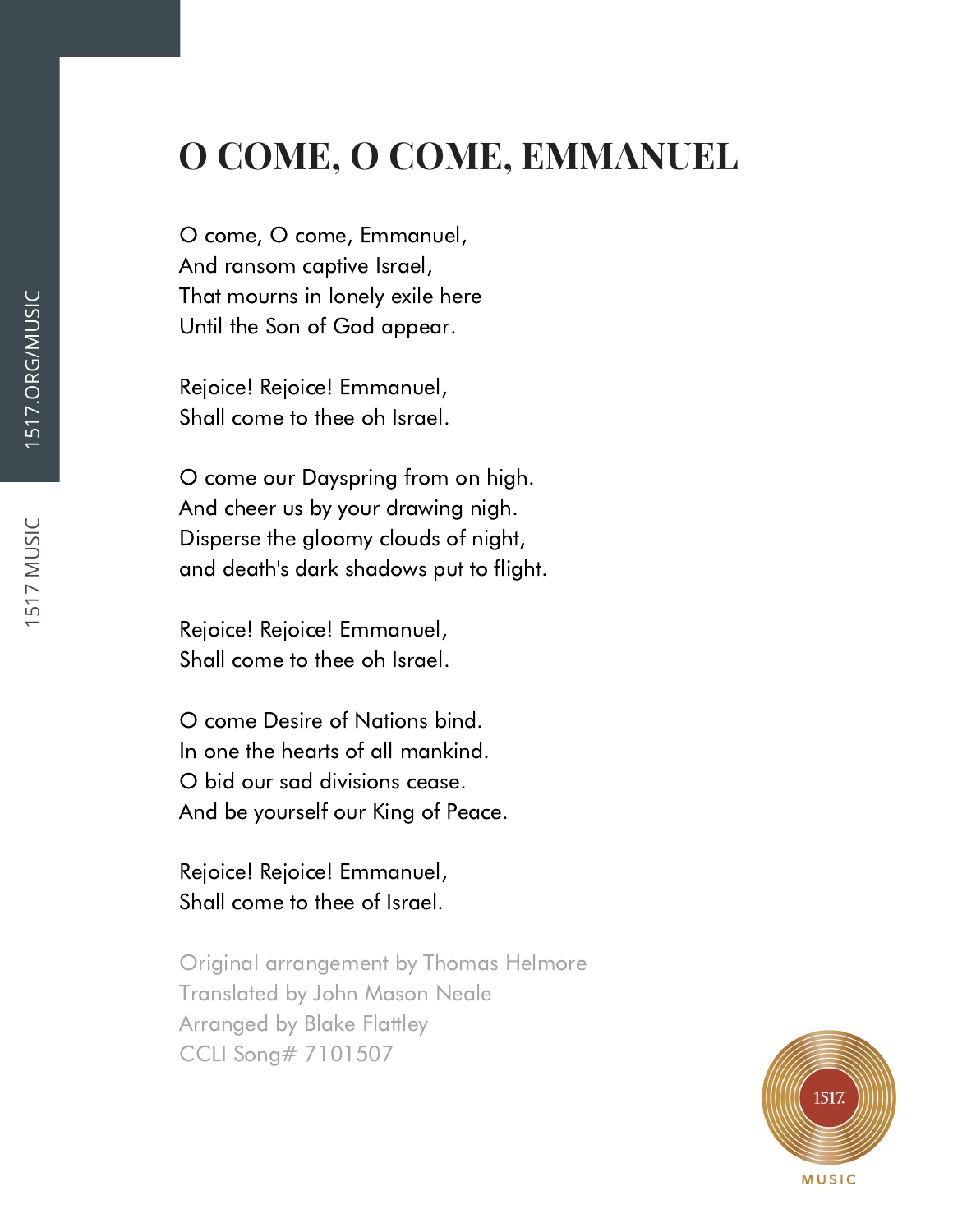#### **THERE WILL BE REST**

Are You there? Are You list'ning? Do You care? Did You plan this? Oh, great God. Oh, great God.

Savior of the nations come and fill this world with grace and love hallelujah, hallelujah When all the world is torn apart and victory remains with God Hallelujah, hallelujah. Will there be rest?

You are here. You are listening. And You've met us with forgiveness You are here. You are listening. You hurt more and weep with us You make all things new. God, You make us new.

Savior of the nations come and fill this world with grace and love Hallelujah, hallelujah. Though all the world is torn apart, the victory remains with God. Hallelujah, hallelujah There will be rest.

Oh, great God. You are so great God...

Savior of the nations come, and fill this world with grace and love Hallelujah, hallelujah.

When all that's right shall be restored and victory remains with God Hallelujah, hallelujah

There will be rest.

1517

 $\geq$  $\supset$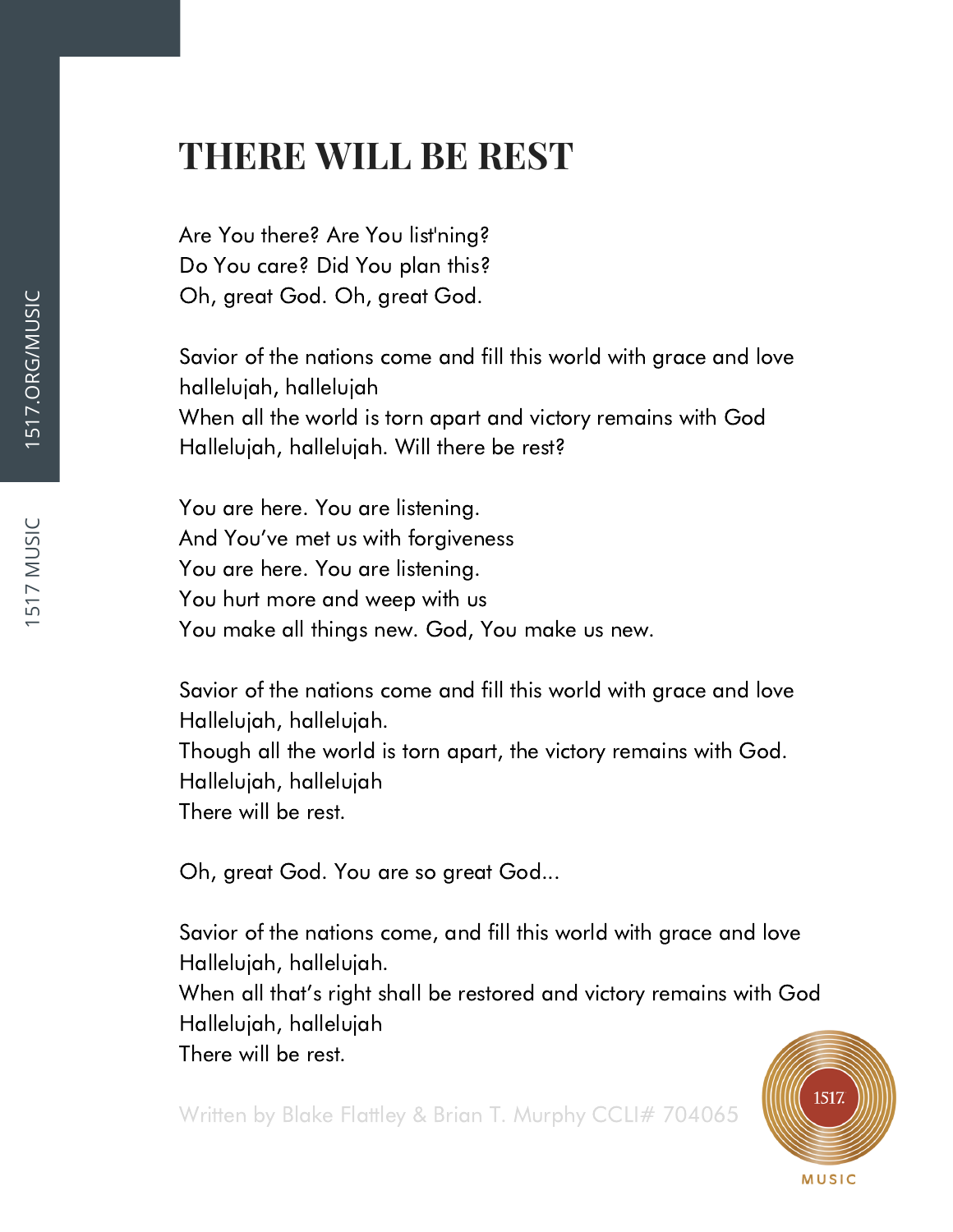# **COME THOU FOUNT**

Come, Thou Fount of every blessing Tune my heart to sing Thy grace Streams of mercy, never ceasing Call for songs of loudest praise While the hope of endless glory Fills my heart with joy and love, Teach me ever to adore Thee; May I still Thy goodness prove.

Here I raise my Ebenezer Hither by Thy help I'm come; And I hope by Thy good pleasure Safely to arrive at home. Jesus sought me when a stranger Wandering from the fold of God He, to rescue me from danger Interposed His precious blood

Oh, to grace how great a debtor Daily I'm constrained to be Let Thy goodness like a fetter Bind my wandering heart to Thee Prone to wander, Lord, I feel it Prone to leave the God I love Here's my heart, oh, take and seal it Seal it for Thy courts above Here's my heart, oh, take and seal it Seal it for Thy courts above

Text & Tune: Public Domain

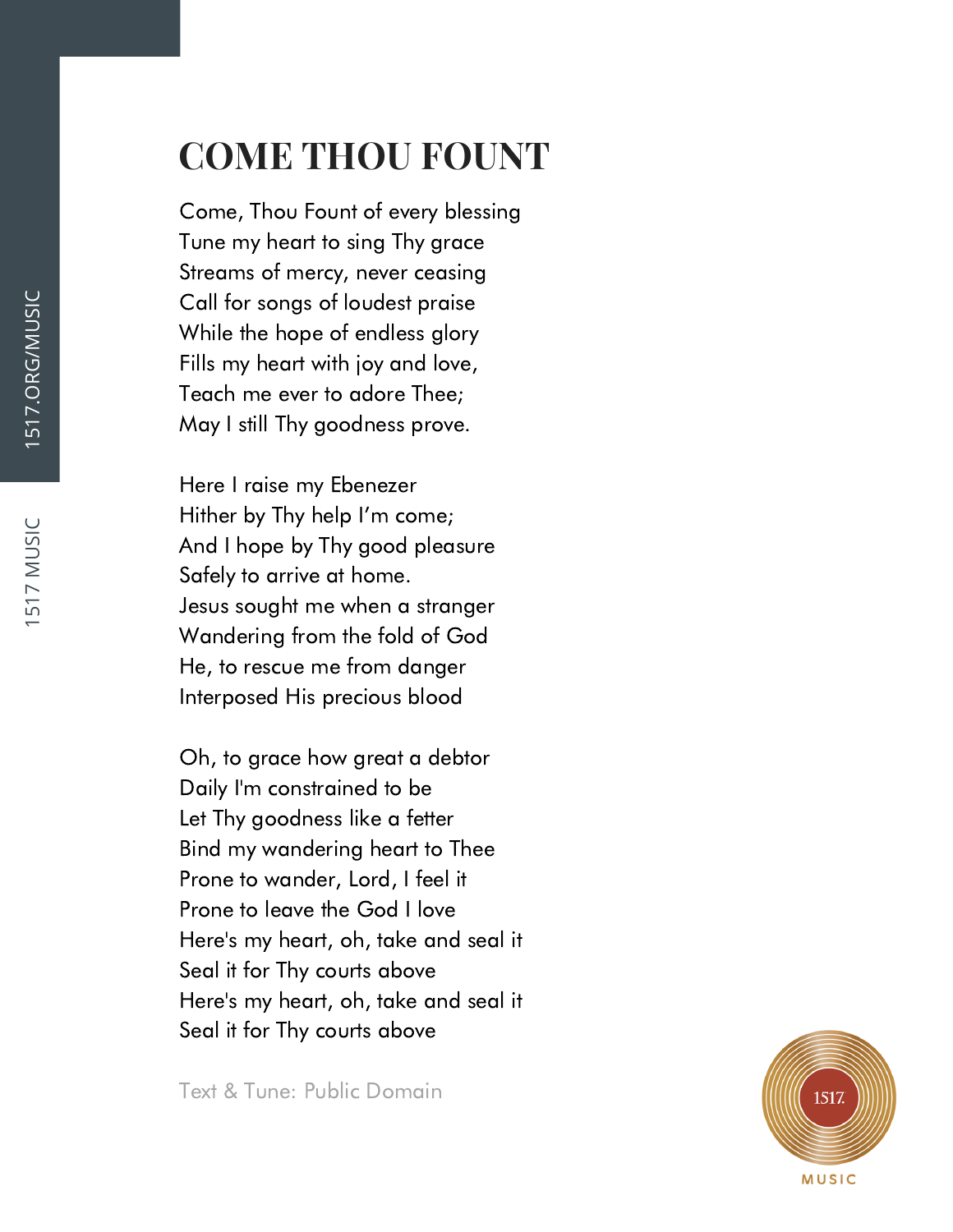# **JESUS, COMING LIGHT**

Jesus, Coming Light, draw near, and spark within us hope. Though shadows fight with all their might, they'll never overcome. In brilliance, You don't come to blind but only that the blind would see. Hosanna! Hallelujah! Jesus, Coming Light, draw near.

Jesus, Coming Light, draw near, and spark within us peace. May Your children gather in its glow. Warmth bids all come and see. When you return we'll need no sun, but only Word made Flesh to shine. Hosanna! Hallelujah! Jesus, Coming Light, draw near.

Jesus, Coming Light, draw near, and spark within us joy. As a humble hearth, You come to dwell, not speeding to destroy. Gladden hearts and brighten eyes, like sparkled rays in winter's dark. Hosanna! Hallelujah! Jesus, Coming Light, draw near.

Jesus, Coming Light, draw near, and spark within us love. Heart of Heaven laid among the low in the starglow from above. With love, illuminate Your Church, that every soul would know its worth. Hosanna! Hallelujah! Jesus, Coming Light, draw near.

Words and Music by Shelly Schwalm

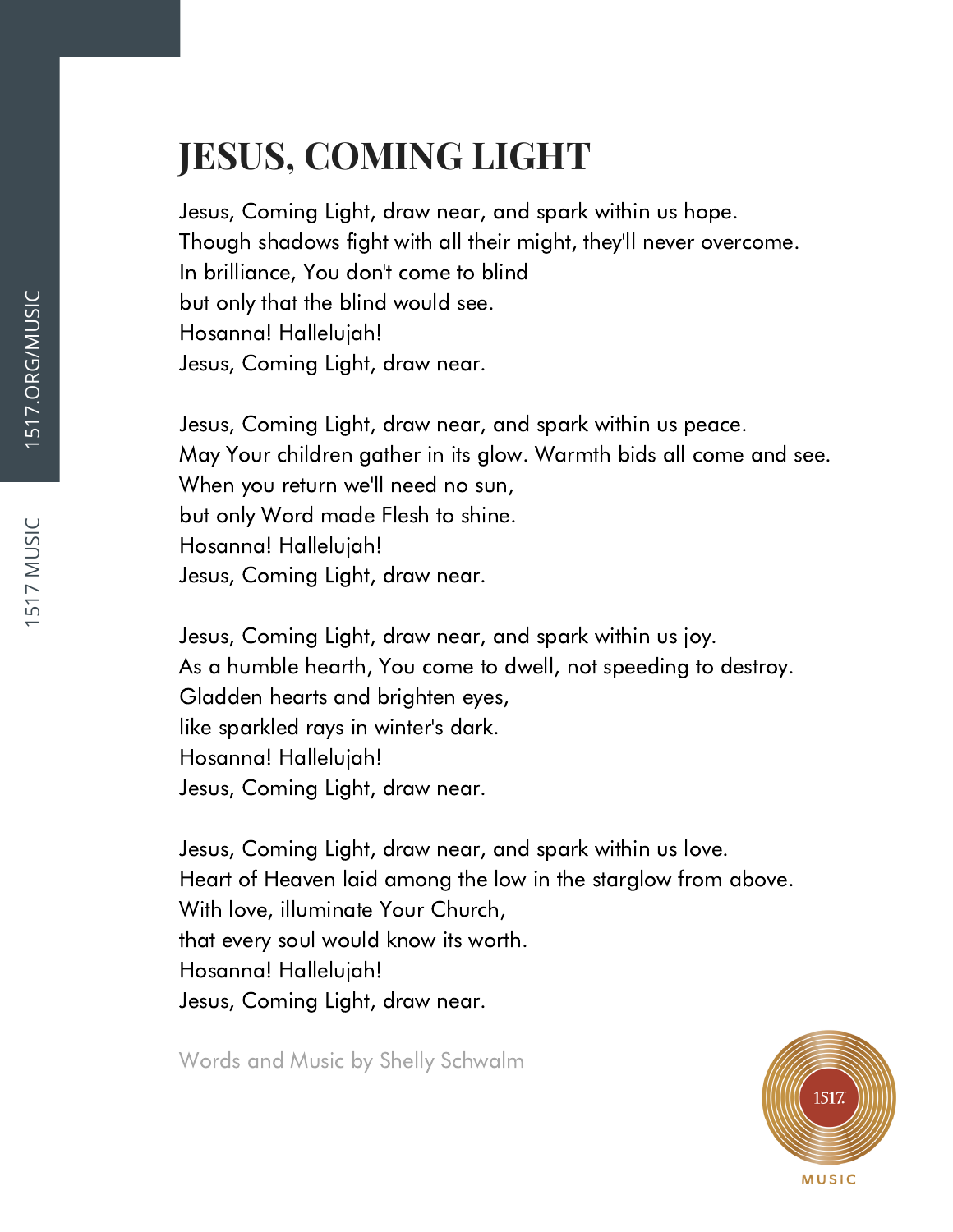# **LO HOW A ROSE E'ER BLOOMING**

Lo, how a rose e'er blooming From tender stem hath sprung! Of Jesse's lineage coming As prophets long have sung, It came a flow'ret bright, Amid the cold of winter, When half spent was the night.

Isaiah 'twas foretold it, The rose I have in mind; With Mary we behold it, The virgin mother kind. To show God's love aright, She bore to us a Savior, When half spent was the night.

O Savior, child of Mary, Who felt our human woe; O Savior, King of glory, Who dost our weakness know: Bring us at length we pray To the bright courts of heaven, And to the endless day.

Words & Music by Blake Flattley and Michael Praetorius

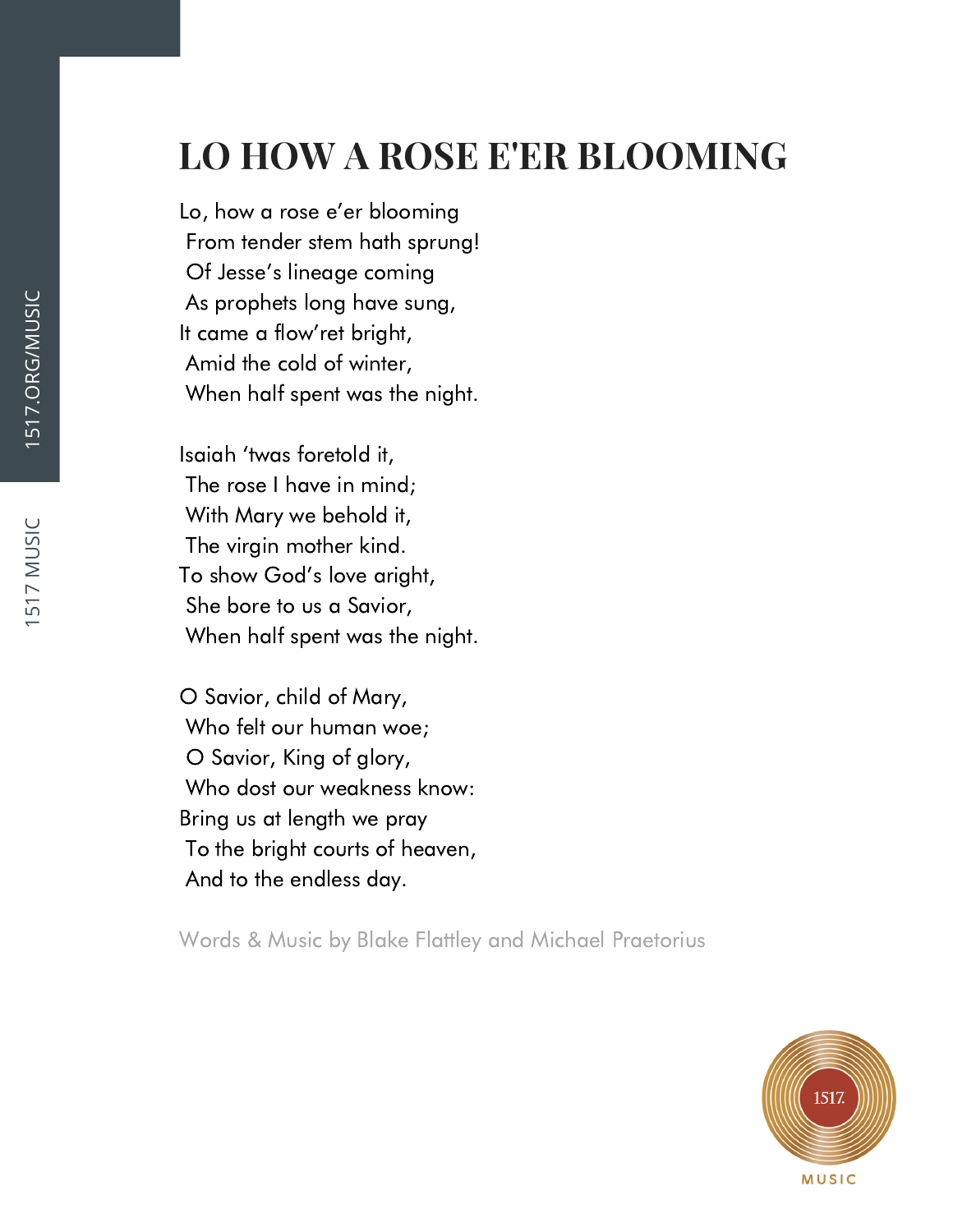# **OF THE FATHER'S LOVE BEGOTTEN**

Of the Father's love begotten Ere the world began to be. He is Alpha and Omega, He the source, the ending He. Of the things that are that have been, And that future years shall see Evermore and evermore.

Oh, that birth forever blessed, When the virgin full of grace, By the Holy Ghost conceiving, Bore the Savior of our race. And the babe, the world's redeemer, First revealed His sacred face Evermore and evermore.

Oh…

O ye heights of heaven adore Him. Angel hosts His praises sing. Powr's, dominions, bow before Him, And extol our God and King; Let no tongue on earth be silent. Every voice in concert ring. evermore and evermore.

Words and Music by Aurelius Clemens Prudentius, Henry Williams Baker, John Mason Neale, &Matt Preston

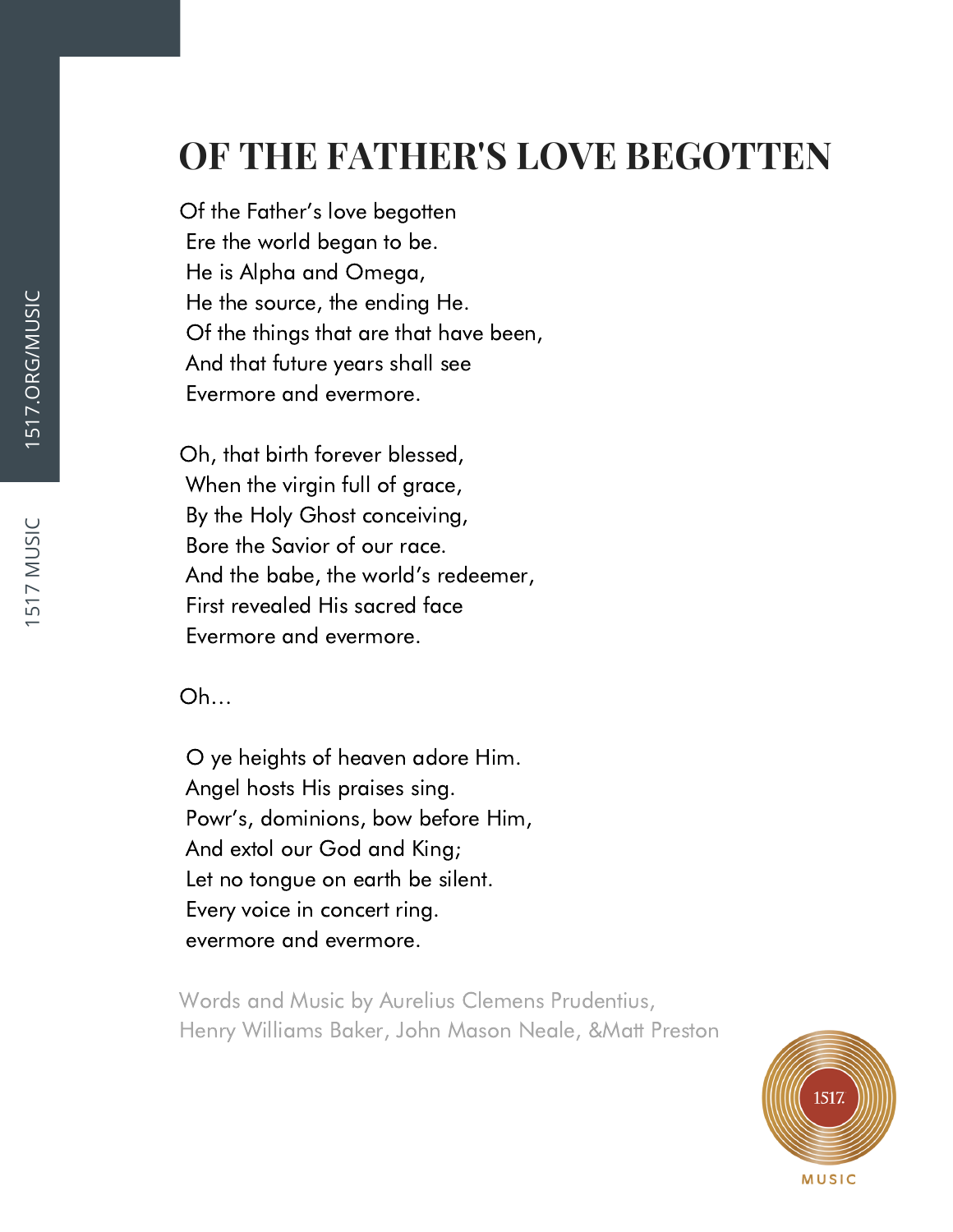# **JOY TO THE WORLD**

Joy to the world the Lord is come Let earth receive her King Let every heart prepare Him room And heaven and nature sing And heaven and nature sing And heaven and heaven and nature sing

Joy to the earth the Savior reigns Let men their songs employ While fields and floods, rocks, hills, and plains Repeat the sounding joy Repeat the sounding joy Repeat repeat the sounding joy

No more let sins and sorrows grow Nor thorns infest the ground; He comes to make His blessings flow Far as the curse is found Far as the curse is found Far as, far as, the curse is found.

He rules the world with truth and grace And makes the nations prove The glories of His righteousness The wonders of His love The wonders of His love The wonders wonders of His love

Words and Music by Isaac Watts and George Friederic Handel

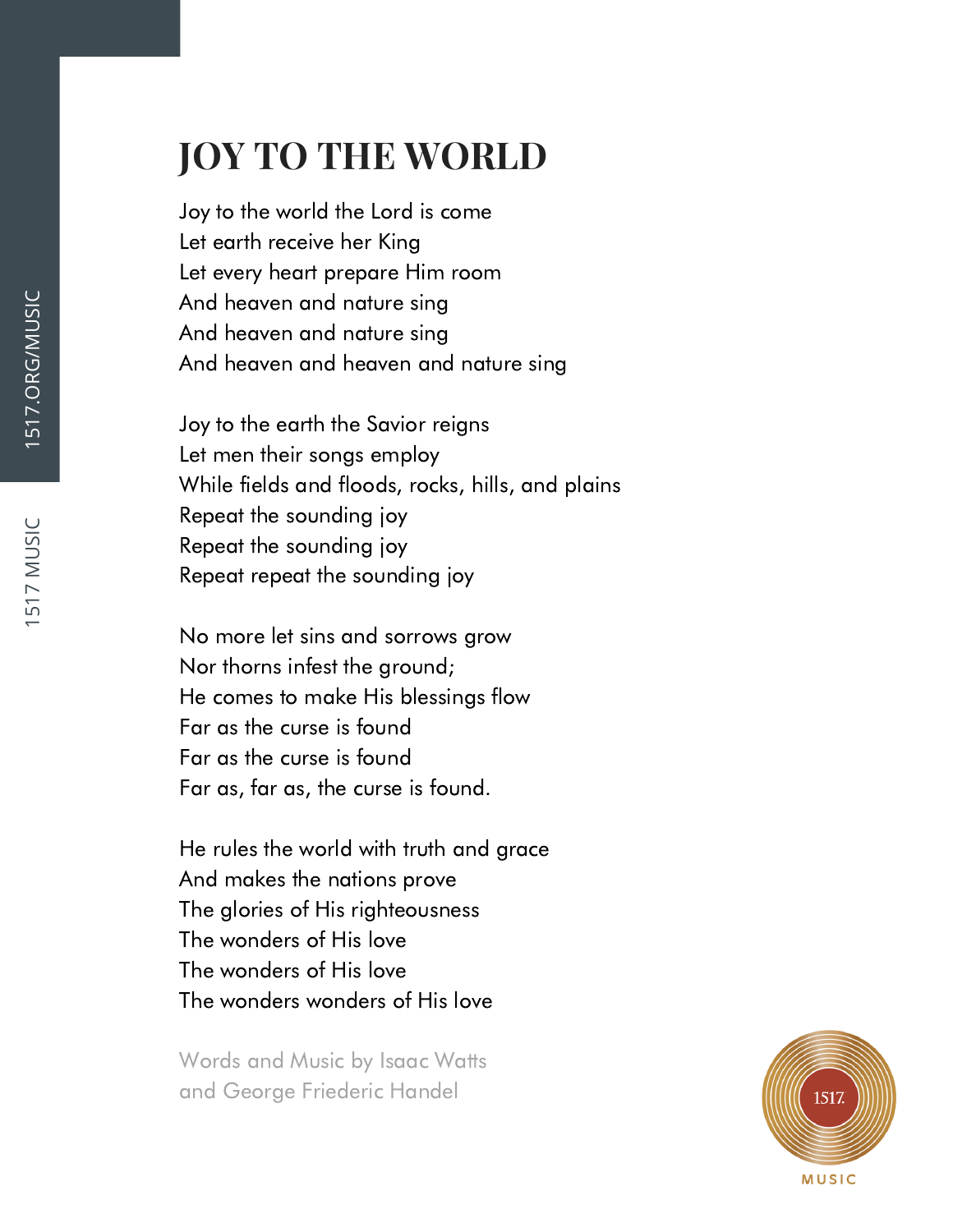# **JOYOUS LIGHT OF GLORY**

Joyous light of glory Of the immortal Father Heavenly, Holy, Blessed, Jesus Christ.

We have come to the setting Of the sun And we look to the evening light.

We sing to God the Father, Son, and Holy Spirit. You are worthy of being praised.

With pure voices forever. Oh, Song of God, oh giver of life. The universe proclaims Your glory.

Words from Evening Prayer Music by Blake Flattley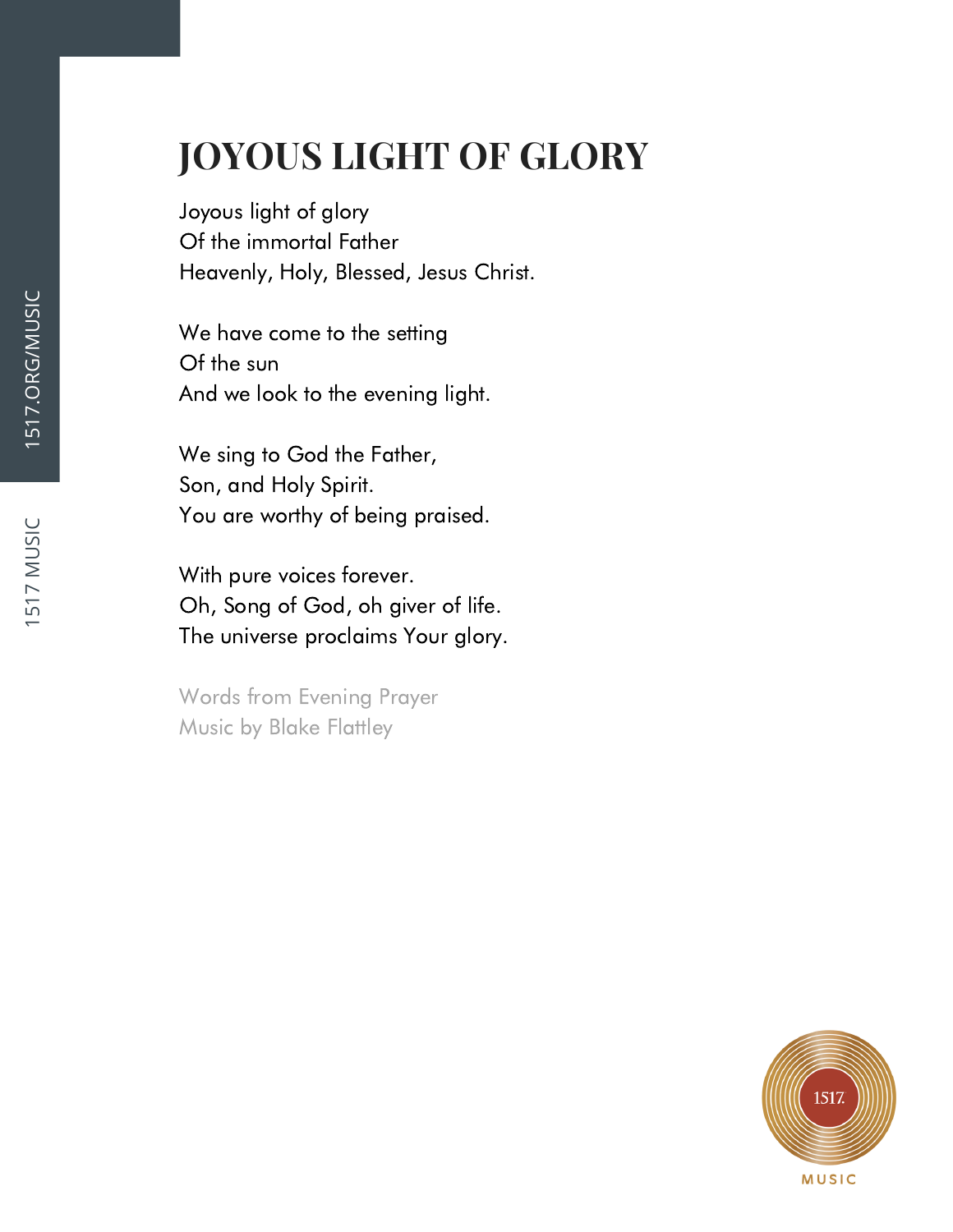# **MY SONG IS LOVE UNKNOWN**

My song is love unknown my Savior's love to me Love to the loveless shown that they might lovely be Oh who am I, that for my sake, my Lord should take frail flesh and die

Sometimes they strew His way and His sweet praises sing Resounding all the day hosannas to their King then "crucify!" is all their breath and for His death they thirst and cry

Oh...Your grace has made a way Oh...Your love has conquered this grave Oh...Your love made known to me And to the world, Your love I'll be

Here might I stay and sing, no story so divine Never was love dear King. Never was grief like Thine This is my friend, in whose sweet praise, I all my days could gladly spend.

Oh...Your grace has made a way Oh...Your love has conquered this grave Oh...Your love made known to me

Oh...Your grace has made a way Oh...Your love has conquered this grave Oh...Your love made known to me And to the world, Your love I'll be

CCLI Song # 7064068 Blake Flattley | John Nicholson Ireland | Samuel Crossman

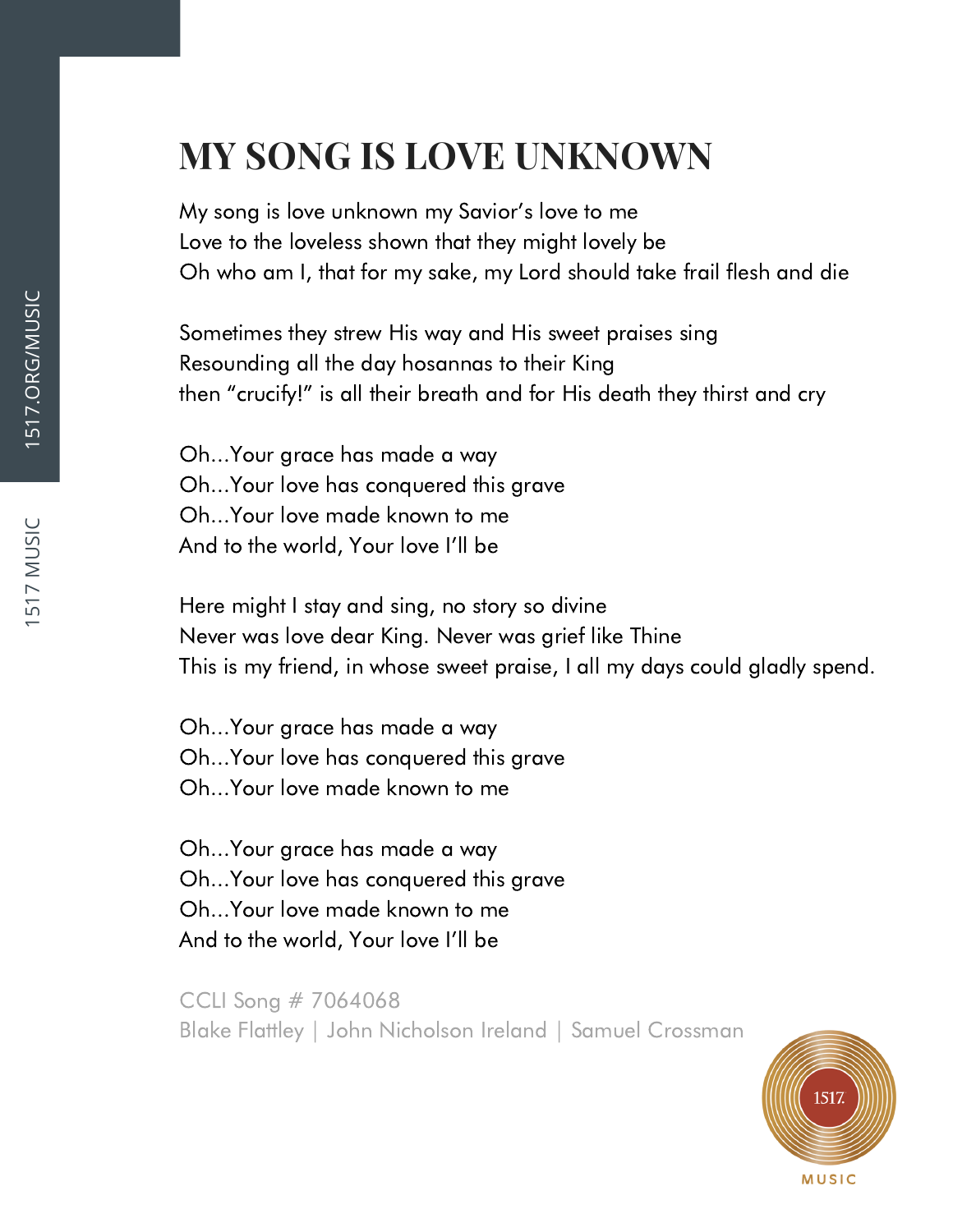### **GLORY BE TO JESUS**

Glory be to Jesus who in bitter pains Poured for me the life blood from His sacred veins Grace and life eternal in that blood I find. Blest be His compassion infinitely kind.

We lift our voices singing praise to Your name for the mercy that flows from the Lamb who was slain.

Blest through endless ages be the precious stream Which from endless torment did the world redeem Abel's blood for vengeance pleaded to the skies But the blood of Jesus for our pardon cries.

We lift our voices singing praise to Your name for the mercy that flows from the Lamb

Praise You, I will never cease to praise You Praise You, I will never cease to praise You

We'll not be silent, we'll shout it aloud Letting all the world know of this Love We'll not be silent, we'll shout it aloud Letting all the world know of this Love

We lift our voices singing praise to Your name for the mercy that flows from the Lamb (who was slain.)

Blake Flattley, Brian T. Murphy, Edward Caswall, Friedrich Filitz & Jay Foote CCLI# 7064067

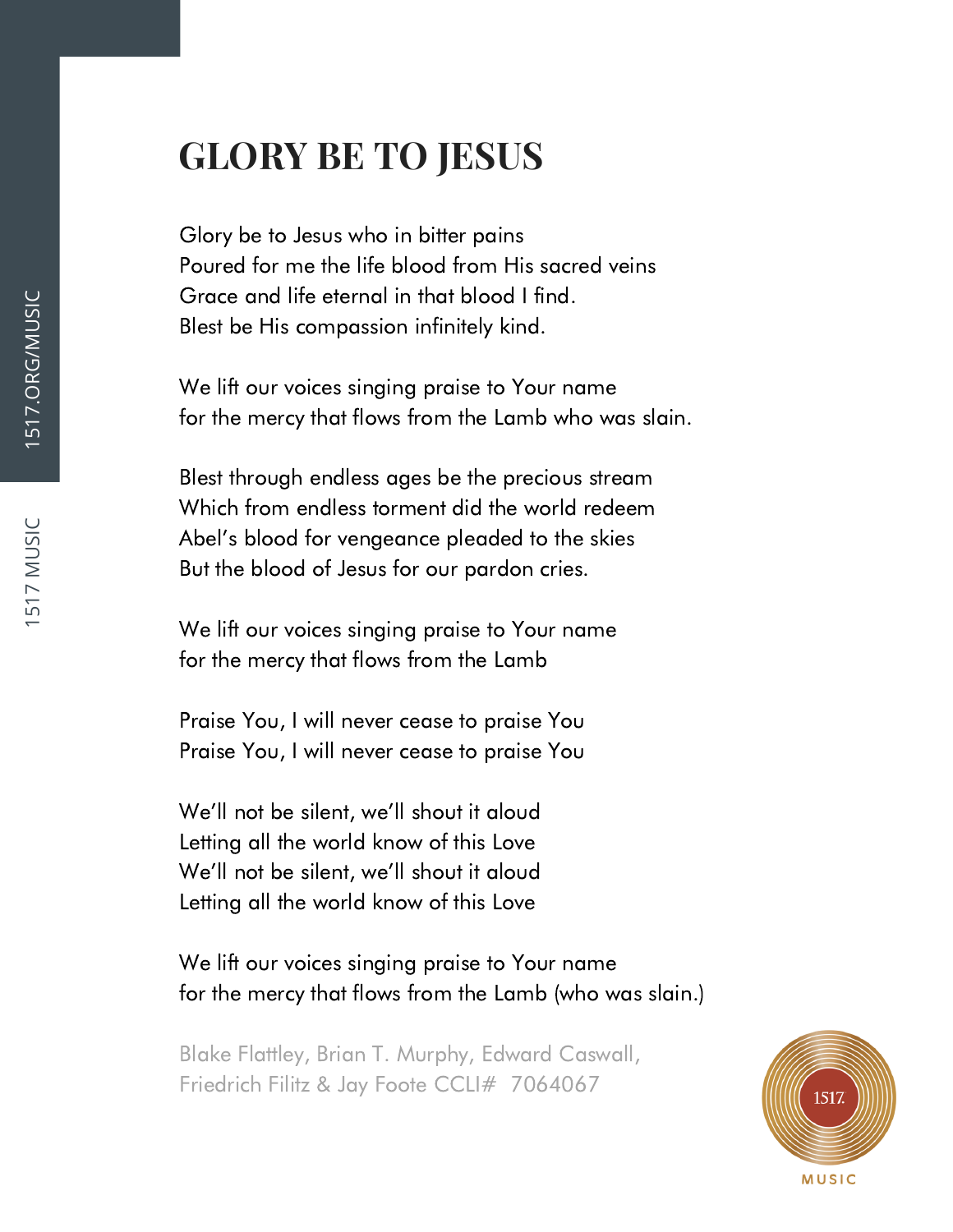### **NOTHING BUT THE BLOOD**

What can wash away my sin? Nothin' but the blood of Jesus What can make me whole again? Nothin' but the blood of Jesus

CHORUS: Oh precious is the flow that makes us white as snow No other fount I know, Nothin' but the blood of Jesus

For my pardon this I see, Nothin' but the blood of Jesus For my cleansing this my plea, Nothin' but the blood of Jesus

#### **CHORUS**

Nothing can for sin atone, Nothin' but the blood of Jesus Naught of good that I have done, Nothin' but the blood of Jesus

This is all my hope and peace, Nothin' but the blood of Jesus This is all my righteousness, Nothin' but the blood of Jesus

#### **CHORUS**

Written by Robert Lowry Arranged by Blake Flattley CCLI # 7064076

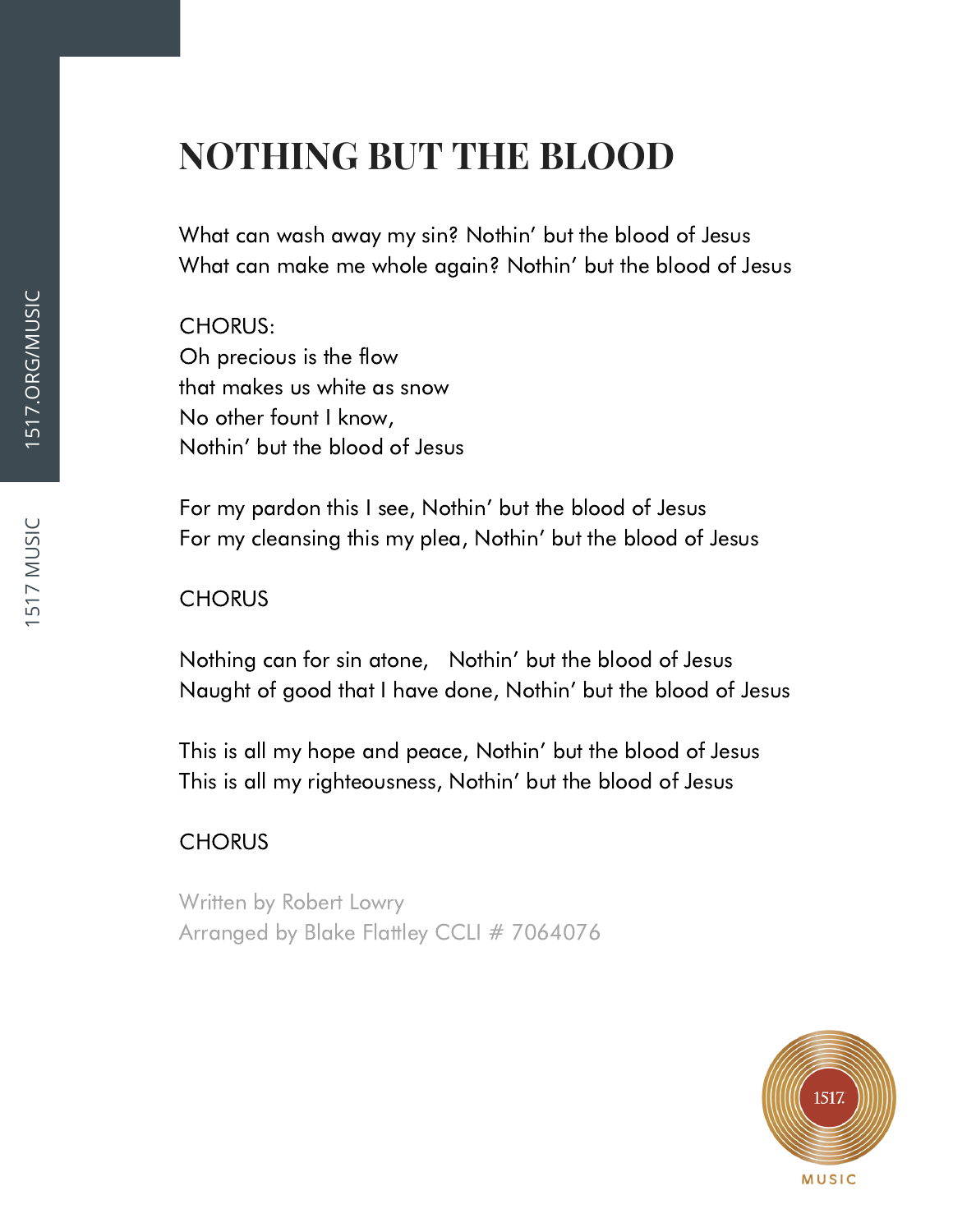# **FAITHFUL**

We had chosen the Kings of this world All the glory and glitter and gold Though our kingdoms fell down, we kept asking for crowns We'd reject you to sell our own souls

When you showed us the wonders we wanted We laid palms down and shouted your praise When you weren't the king, that we thought you should be We mocked you and spat in your face

**CHORUS** You are faithful, faithful Though your people turn away You are faithful, faithful You are faithful every day

When you gave us the choice we took Caesar And set a murderer free We put nails in your hands, nails in your feet Then we hung you to die on a tree

#### **CHORUS**

When, like Thomas, it's hard to imagine And we still want to see to believe You don't scoff at our doubts, You hold your hands out All your kingdom is ours to receive

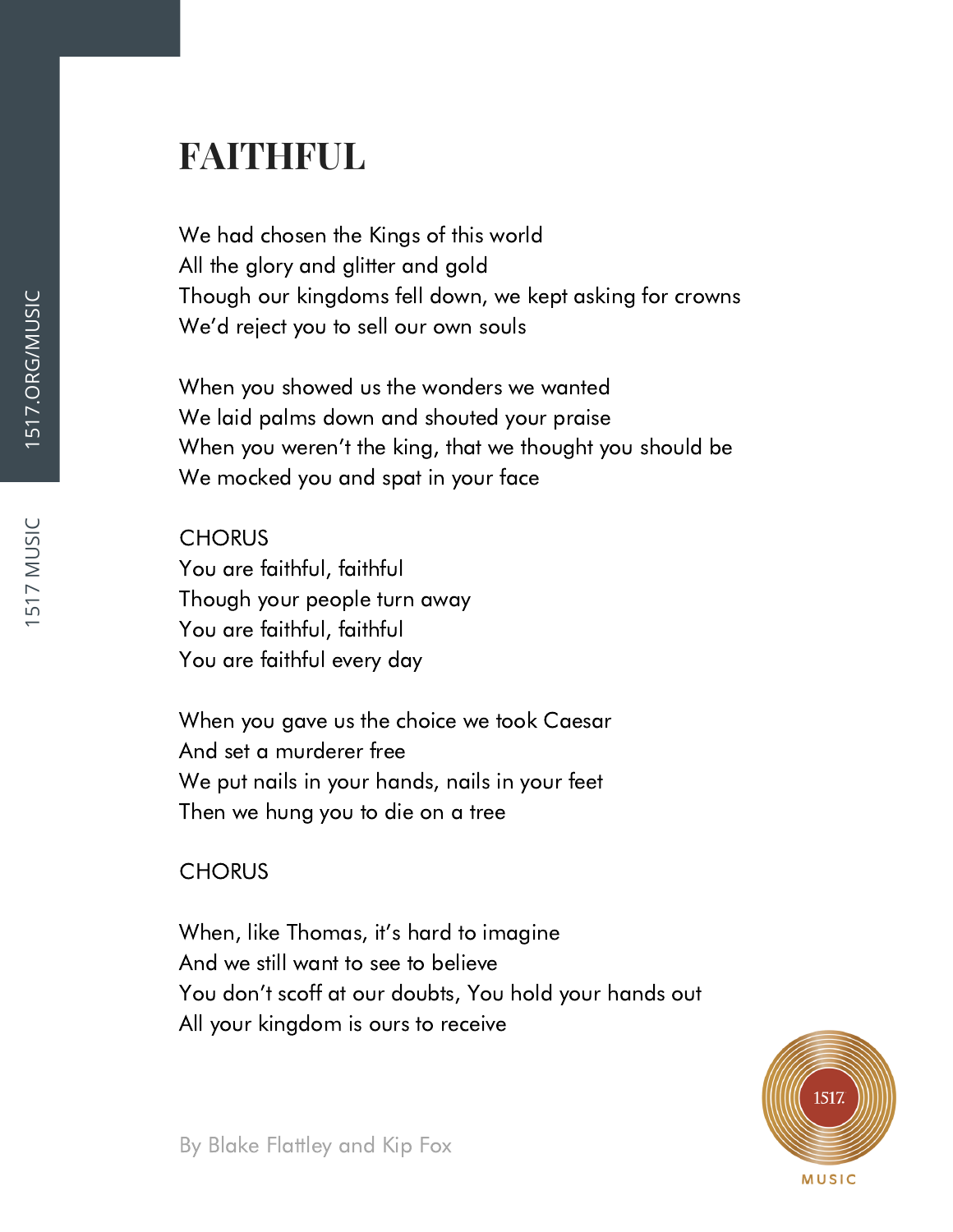#### **AMAZING GRACE**

Amazing grace, how sweet the sound, That saved a wretch like me! I once was lost, but now am found, Was blind, but now I see!

The Lord has promised good to me. His Word my hope secures; He will my shield and portion be, As long as life endures.

Through many dangers, toils, and snares I have already come; His grace has brought me safe so far, His grace will see me home.

Yes, when this flesh and heart shall fail, And mortal life shall cease; Amazing grace shall then prevail In heaven's joy and peace.

All thanks to Christ, whose death in love, Grace to the world revealed By water and Word, His Body and blood, His grace to me is sealed! His grace to me is sealed! His grace to me is sealed!

Text: John Newton and William Cwirla Tune: Columbian Harmony, Cincinatti, 1829 Setting: Blake Flattley

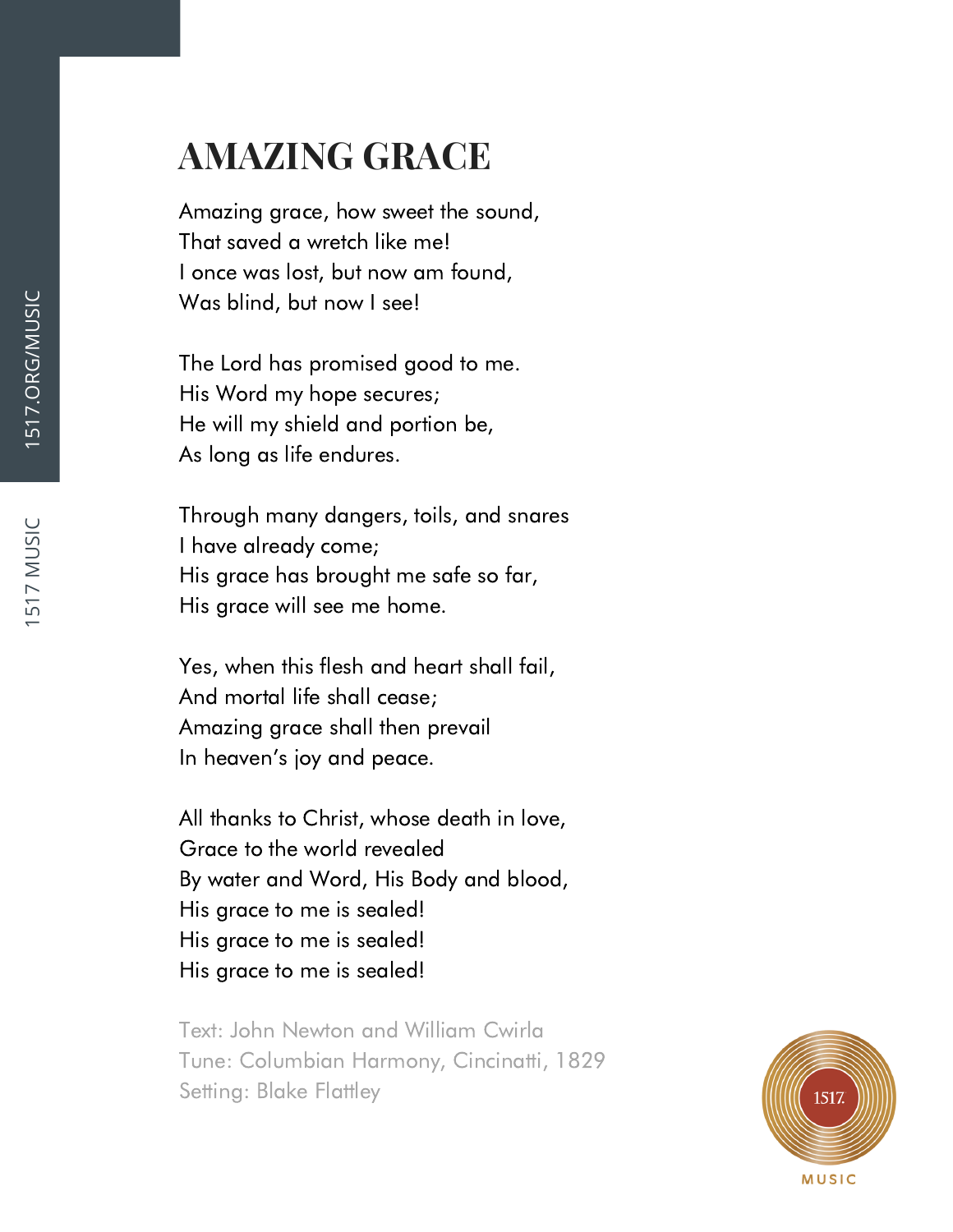### **BE THOU MY VISION**

Be Thou my vision oh Lord of my heart Naught be all else to me save that Thou art Thou my best thought by day or by night waking or sleeping Thy presence my light

Be Thou my wisdom and Thou my True Word I ever with Thee and Thou with me Lord Thou my great Father and I Thy true son Thou in me dwelling and I with Thee one.

High King of Heaven my victory won May I reach heaven's joys oh bright heaven's Sun Heart of my own heart whatever befall Still be my vision oh Ruler of All

#### Still be my vision oh Ruler of All

Words and Music by Eleanor Henrietta Hull and Mary Elizabeth Byrne

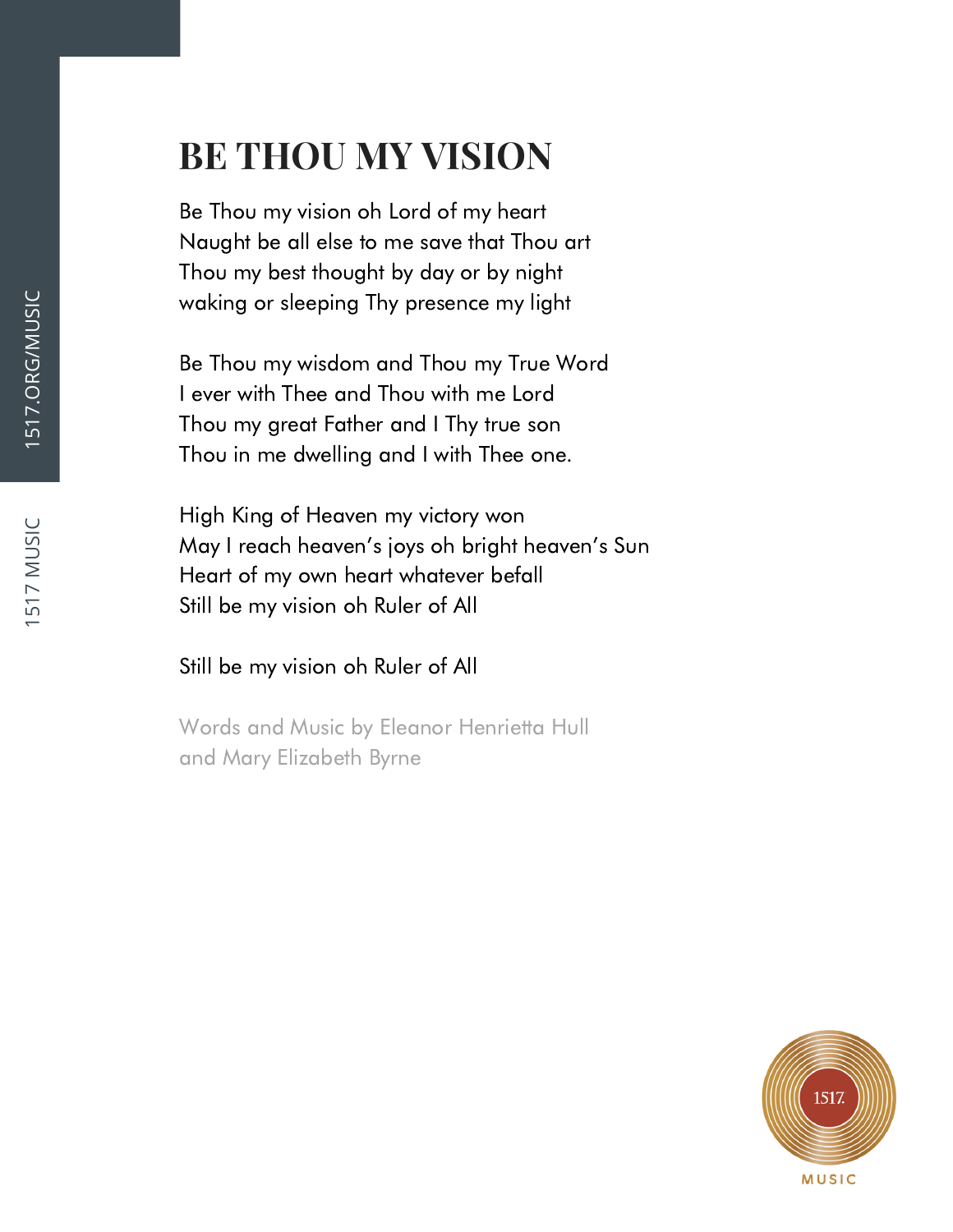# **HOLY, HOLY, HOLY**

Holy, holy, holy, Lord, God Almighty Early in the morning our song shall rise to Thee Holy, holy, holy, merciful and mighty God in three persons, blessed Trinity

Holy, holy, holy, Though the darkness hide Thee Though the eye made blind by sin Thy glory may not see Only Thou art holy; there is none beside Thee Perfect in power, in love, and purity

And we all bow down And we all bow down And we all bow down

And we all bow down And we all bow down And we all bow down

And we all bow down

Holy, holy, holy, Lord, God Almighty All Thy works shall praise Thy name in earth and sky and sea Holy, holy, holy, Merciful and mighty God in three persons blessed Trinity

Text: Reginald Heber, Blake Flattley, Alex Navarro Tune: John B. Dykes, Blake Flattley, Alex Navarro

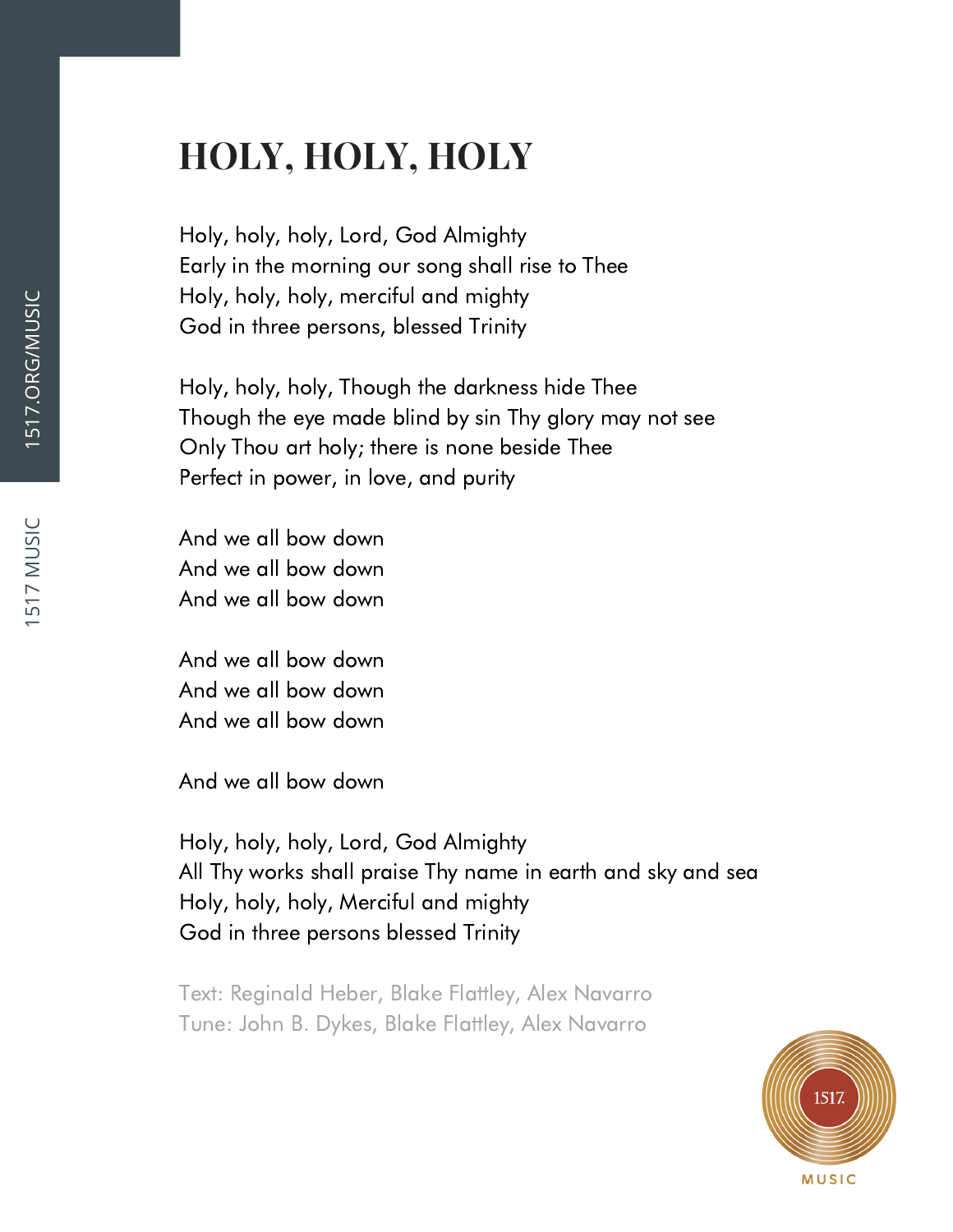#### **THIS IS MY FATHER'S WORLD**

This is my Father's world and to my listening ears All nature sings and 'round me rings the music of the spheres.

This is my Father's world I rest me in the thought of rocks and trees of skies and seas His hand the wonders wrought

This is my Father's world the birds their carols raise The morning light the lily-white declare their Maker's praise

This is my Father's world He shines in all that's fair In the rustling grass I hear Him pass He speaks to me everywhere

This is my Father's world oh let me ne'er forget That though the wrong seems oft so strong God is the ruler yet.

This is my Father's world why should my heart be sad? The Lord is King let the heavens ring God reigns let the earth be glad.

The Lord is King let the heavens ring God reigns let the earth be glad!

Written by Maltbie D. Babcock & Franklin L. Sheppard Arranged by Blake Flattley CCLI# 7064071

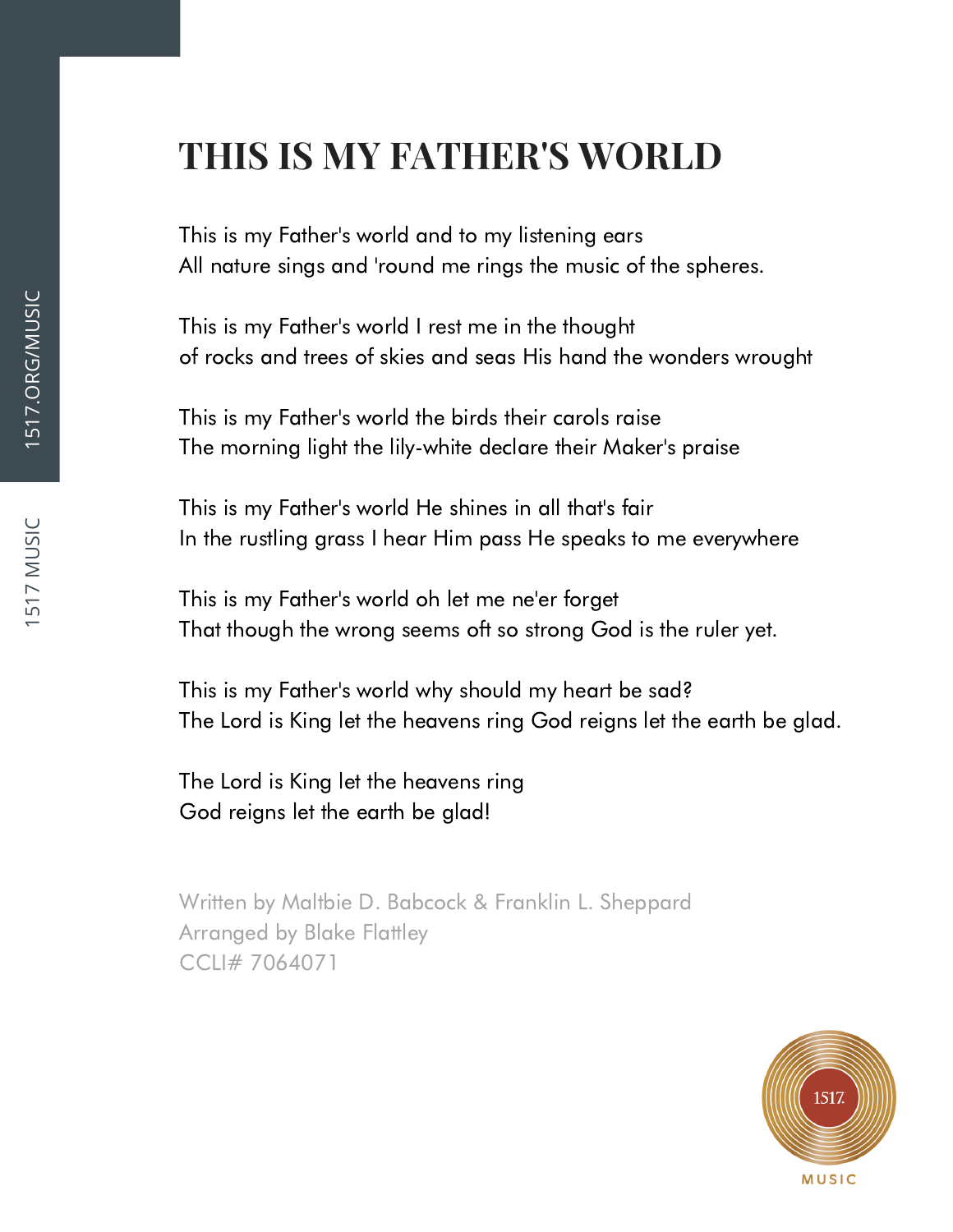# **A MIGHTY FORTRESS**

A mighty fortress is our God, a sword and shield victorious; He breaks the cruel oppressor's rod, and wins salvation glorious. The old satanic foe has sworn to work us woe, With craft and dreadful might he arms himself to fight. On earth he has no equal.

No strength of ours can match his might. We would be lost rejected. But now a champion comes to fight, whom God Himself elected. You ask who this may be? The Lord of hosts is He, Christ Jesus, mighty Lord, God's only Son, adored. He holds the field victorious.

Though words of devils fill the land, All threatening to devour us. We tremble not, unmoved we stand; they cannot overpow'r us. Let this world's tyrant rage; in battle we'll engage. His might is doomed to fail; God's judgment must prevail! One little word subdues him.

God's Word forever shall abide, no thanks to foes, who fear it; For God Himself fights by our side with weapons of the Spirit. Were they to take our house, goods, honor, child, or spouse, Though life be wrenched away, They cannot win the day. The Kingdom's ours forever.

Text & Tune: Martin Luther

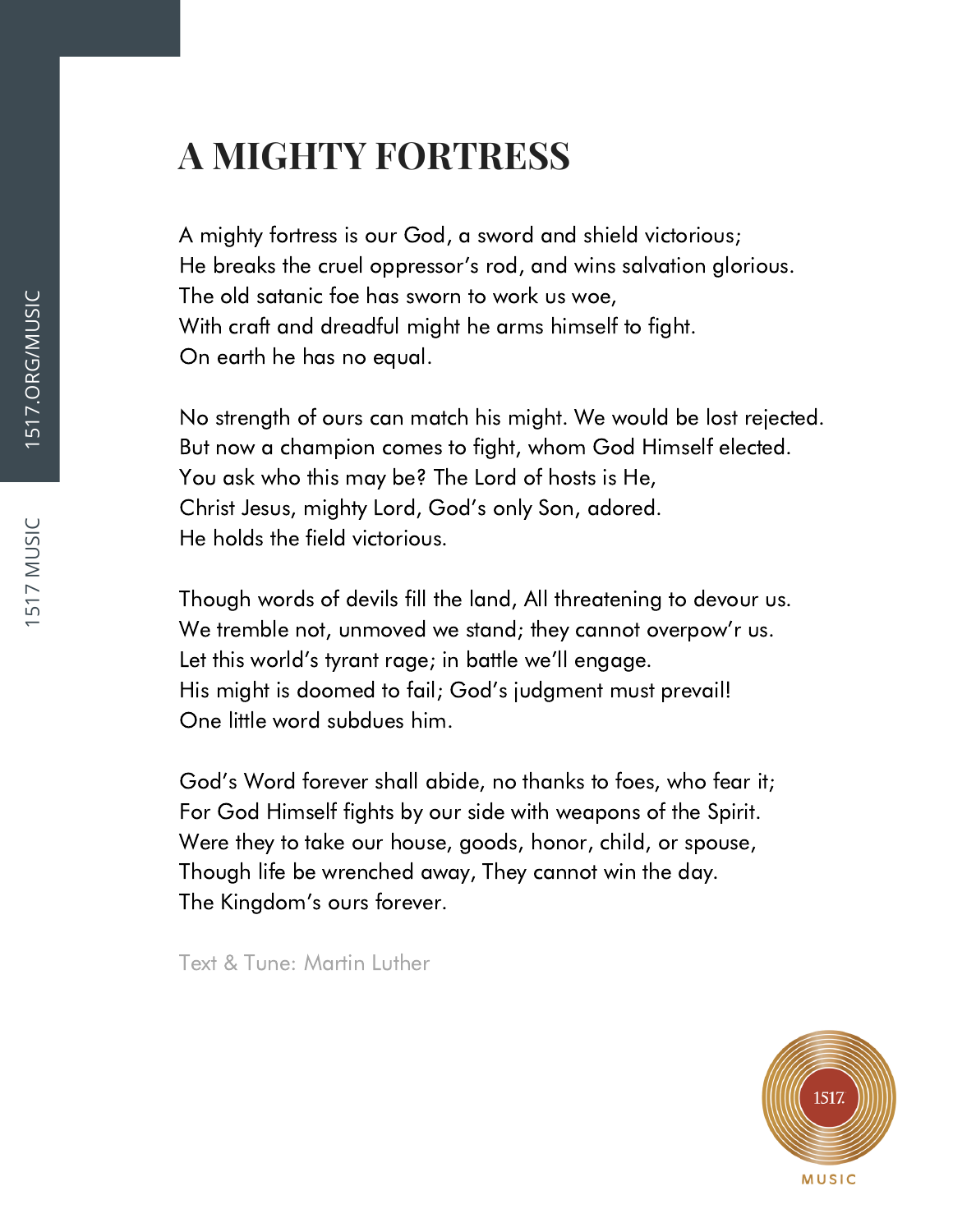#### **FOR ALL THE SAINTS**

For all the saints who from their labors rest, Who Thee by faith before the world confessed, Thy name, O Jesus, be forever blest. Alleluia, Alleluia!

Thou wast their rock, their fortress, and their might; Thou, Lord, their captain in the well-fought fight; Thou, in the darkness drear, their one true light. Alleluia, Alleluia!

Halle, Hallelujah! Halle, Hallelujah!

Oh, blest communion, fellowship divine! We feebly struggle, they in glory shine; Yet all are one in Thee, for all are Thine. Alleluia, Alleluia!

But, lo, there breaks a yet more glorious day: The saints triumphant rise in bright array; The King of Glory passes on His way. Alleluia, Alleluia!

Halle, Hallelujah! Halle, Hallelujah!

From earth's wide bounds, from ocean's farthest coast, Through gates of pearl streams in the countless host, Singing to Father, Son, and Holy Ghost: Alleluia, Alleluia!

Text: William W. How and Blake Flattley Tune: Ralph Vaughn Williams and Blake Flattley

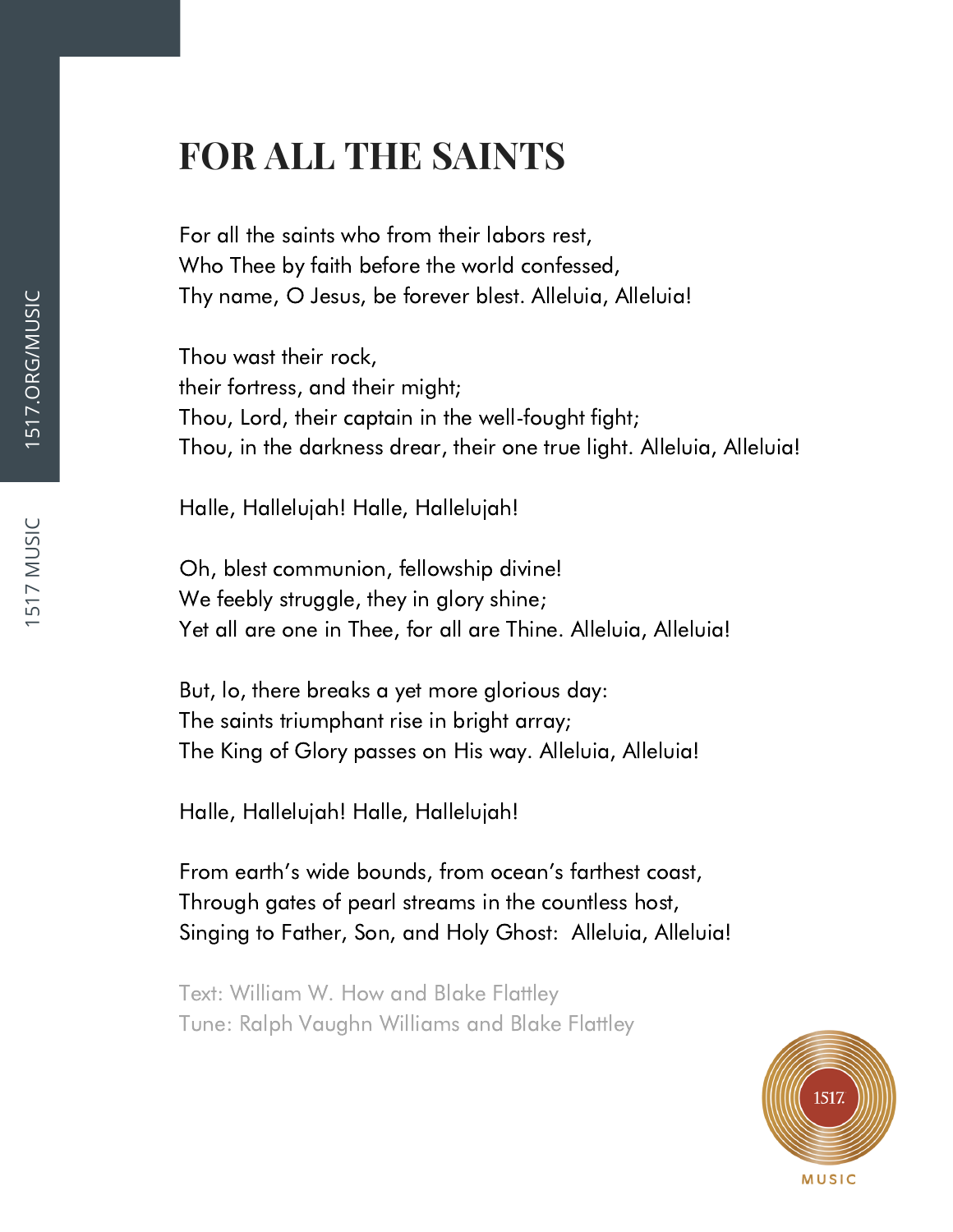### **ABIDE WITH ME**

Abide with me; fast falls the eventide. The darkness deepens; Lord, with me abide. When other helpers fail and comforts flee, Help of the helpless, O abide with me.

I need Thy presence every passing hour. What but Thy grace can foil the tempter's pow'r? Who like Thyself, my Guide and stay can be? Through cloud and sunshine, O abide with me.

Hold Thou Thy cross before my closing eyes; Shine through the gloom and point me to the skies. Heav'n's morning breaks, and earth's vain shadows flee. In life, in death, O Lord, abide with me.

Words and Music by William Henry Monk, and Henry Francis Lyte